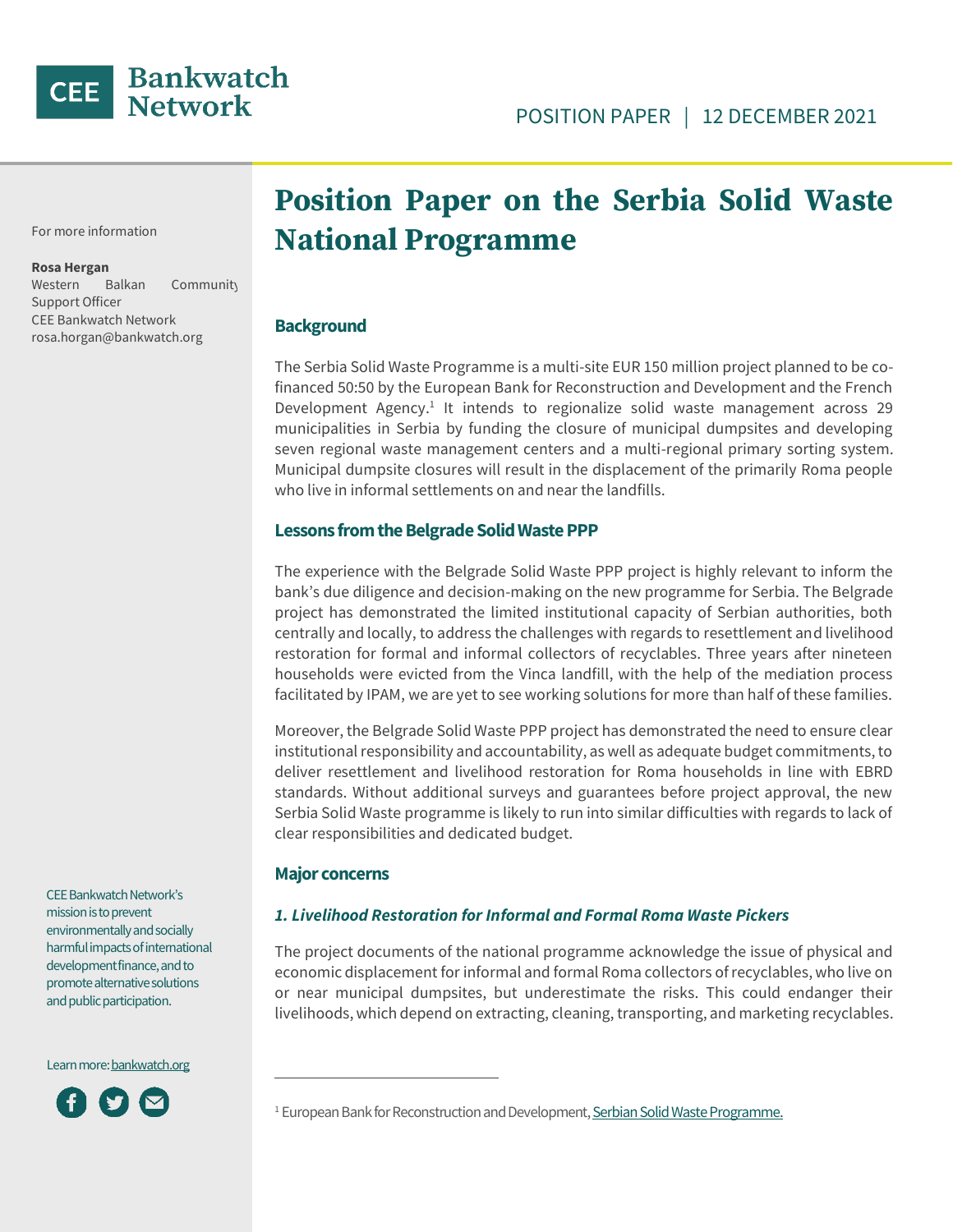Ensuring livelihoods for recyclables collectors in waste modernization in emerging economies is always challenging, which is why the World Bank Group's 2013 Operational Guide, Preparing Informal Recycler Inclusion Plans, is so useful. It defines the issue in terms of livelihoods and relocation, and it offers careful and practical advice on concerns of facilitated exit and livelihood restitution. The project documentation unfortunately makes no reference to this guide.

Socioeconomic surveys should be used to establish restoration approaches; however, they are yet to be added to the project documentation. It is also unclear how livelihood loss is accounted for; how the total number of people affected is counted, whether claims or requests for livelihood restoration or resettlement are accepted from people with or without official documents or proof of their claims or only from persons with formal contracts, and whether women and their needs are given specific attention.

It is also not stated clearly whether there is an offer of work for formal or informal waste-pickers at the new landfills or the Materials Recovery Facilities (MRF) or the Mechanical-Biological Treatment Facilities, or transfer stations. Specifically, formal and informal waste collectors need to have an immediate alternative as soon as access to the local dumpsites is ceded. It is not acceptable to inform collectors a month in advance of displacement and leave livelihood restoration for an unclear point in the future, thus leaving people without adequate solutions for months or years.

## *2. Gender*

The project documentation for the Serbia Waste Programme lacks any consideration of specific impacts of the sub-projects on women, children, or gender minorities as particularly vulnerable and disempowered groups. Oftentimes men are formally contracted to extract secondary resources and their families (women, children, elderly) help in the preparation of the resources for selling, in addition to providing care in the family.

Women often have different needs when it comes to possible employment options, due to their care duties in the families. There may be specific opportunities for improvement of the life of impacted households, for example, through ensuring better access to education or health services. However, these questions are not given any consideration in the project documents.

Experience in Serbia shows that due to limited capacity and financial resources, the responsible institutions often fail to protect the rights of Roma, with women and children being particularly vulnerable. Proper assessment and planning of measures to protect their rights are needed before the projects get a green light.

## *3. Limited Stakeholder Engagement*

A stakeholder engagement plan (SEP) that consists primarily of one-way announcements from the client to a limited number of stakeholders undermines its own purpose. Apart from quality concerns, the scope of the sub-project SEPs should include a broader definition of stakeholders that embraces anyone working in the solid waste system.

Despite the fact that informal waste pickers are designated as stakeholders in Section 5, the projected timeline for informing - not consulting - them of the planned schedule for closing the landfills and livelihood restoration initiatives is at least 30 days in advance, which is insufficient. Their involvement should begin as early as possible in the process, as their livelihoods - and, in some cases, their housing - are dependent on access to landfills.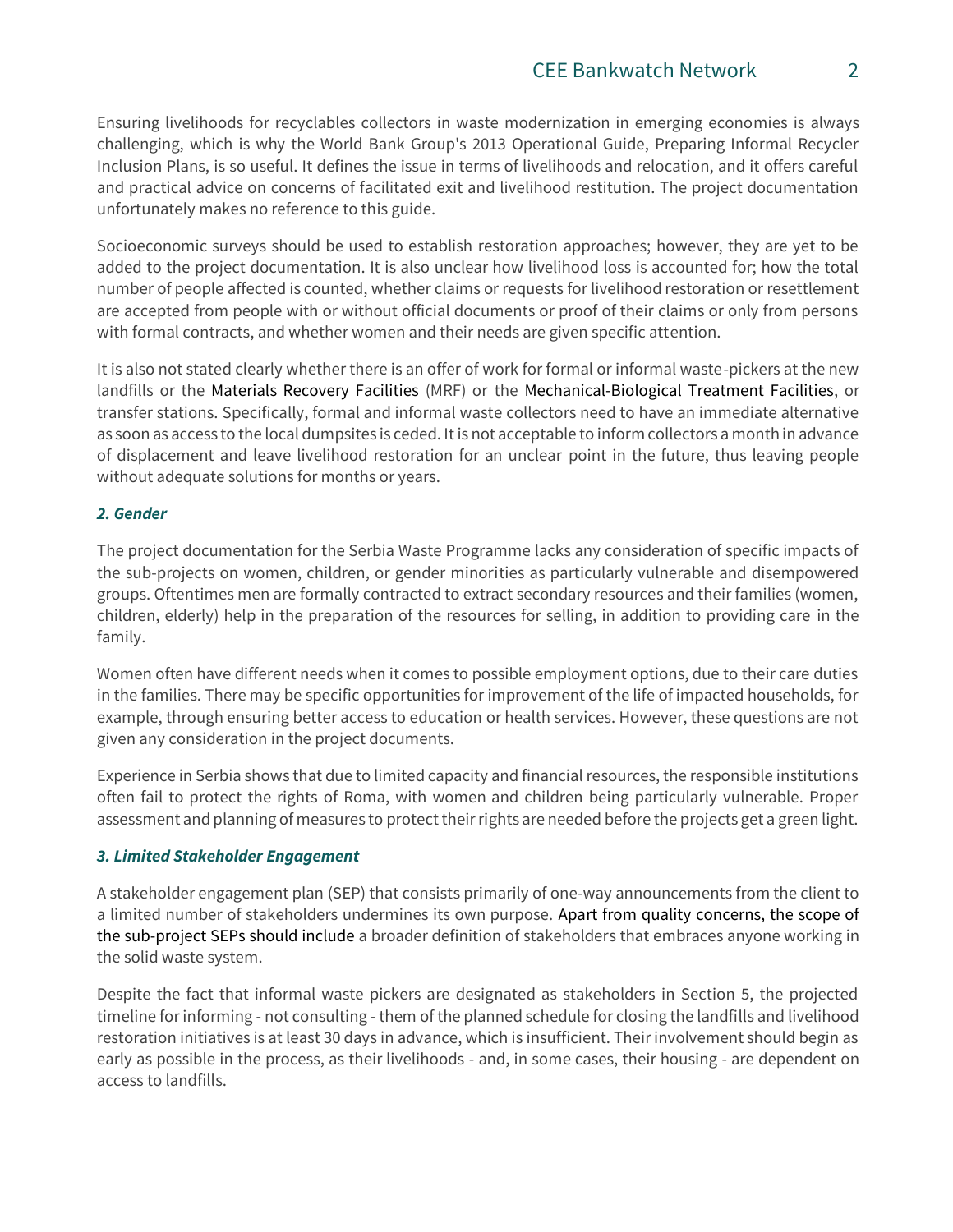In November Bankwatch commissioned an independent analysis of the Kalenic project documentation (the only category A sub-project that the EBRD disclosed an ESIA for) by international, Serbian and local Roma experts. Their research and ESIA analysis found that the information flows and obligations between affected individuals and the client are neither transparent nor regulated. The Roma coordinators working at the 11 municipalities of the Kalenic sub-project have not received any briefings or updates on the project. Families and collectors were informed that something would happen to their livelihoods in between 2019 and 2020, but they were not informed that the project had been delayed. These families continue to believe that their livelihoods were unaffected and that the entire project was cancelled.

## *4. Cost Effect of Centralization of Solid Waste Management*

For the municipalities and their PUCs, regionalization has a significant financial, social, and potentially also environmental impact. First, they will be required to pay the regional landfill, in contrast to previously generating some money from a local operation. Second, their transportation and fuel costs climb, and occasionally their vehicles are unable to handle the distances and loads, forcing them to purchase new trucks. Third, the people who worked at the dump are out of jobs and must be re-educated and re-employed. Regional landfills have per-ton operating costs varying from  $\epsilon$ 25 up to  $\epsilon$ 100.<sup>2</sup> Regionalization of disposal indicates a significant increase in the financial cost of waste management, which is largely dependent on the costs of properly managing a sanitary landfill. This expenditure is typically justified as required to lower the environmental cost of waste management; however, it is crucial to emphasize that future running costs will be borne by waste system users and local communities.

Experts emphasize that if cities and municipalities are not informed ahead of time about the rising expenses of a modernized solid waste system, they may be unprepared or may refuse to cover them. The most likely and frequently observed effect by Springloop Cooperative, U.A. is that they will continue to use unregulated dumpsites. This means that regional landfill operators will have insufficient revenues and may be unable to meet the running costs of the new regional landfill. This could result in regional facilities being operated without following standards and protocols that ensure environmental gains.

## *5. Recycling Targets*

Most Serbian municipalities report recycling rates based on the labour of informal recyclers who extract recyclables from the local dumpsite, and either sell them to the public utility company or the packaging recovery system, or sell them to the value chain. According to a 2018 GIZ study<sup>3</sup>, quite often it is the only way the municipalities can do recycling. Currently, the private value chain is doing most of the recycling in Serbia, with a small amount also attributable to packaging recovery systems.

However, the project documents lack information on how municipal recycling, including informal collection, is arranged in Serbia now, and what are the benefits of a new approach proposed by the project. It is

<sup>&</sup>lt;sup>2</sup> International Energy Agency, <u>Waste disposal costs and share of EfW in selected countrie</u>s, 9 September 2020.

<sup>3</sup> Deutsche Gesellschaft für Internationale Zusammenarbeit, *A Roadmap for Integration - [Inclusion of informal collectors](https://www.giz.de/en/downloads/inclusion-of-informal-collectors-into-the-evolving-waste-management.pdf)  [into the evolving waste management system in Serbia,](https://www.giz.de/en/downloads/inclusion-of-informal-collectors-into-the-evolving-waste-management.pdf)* 2018.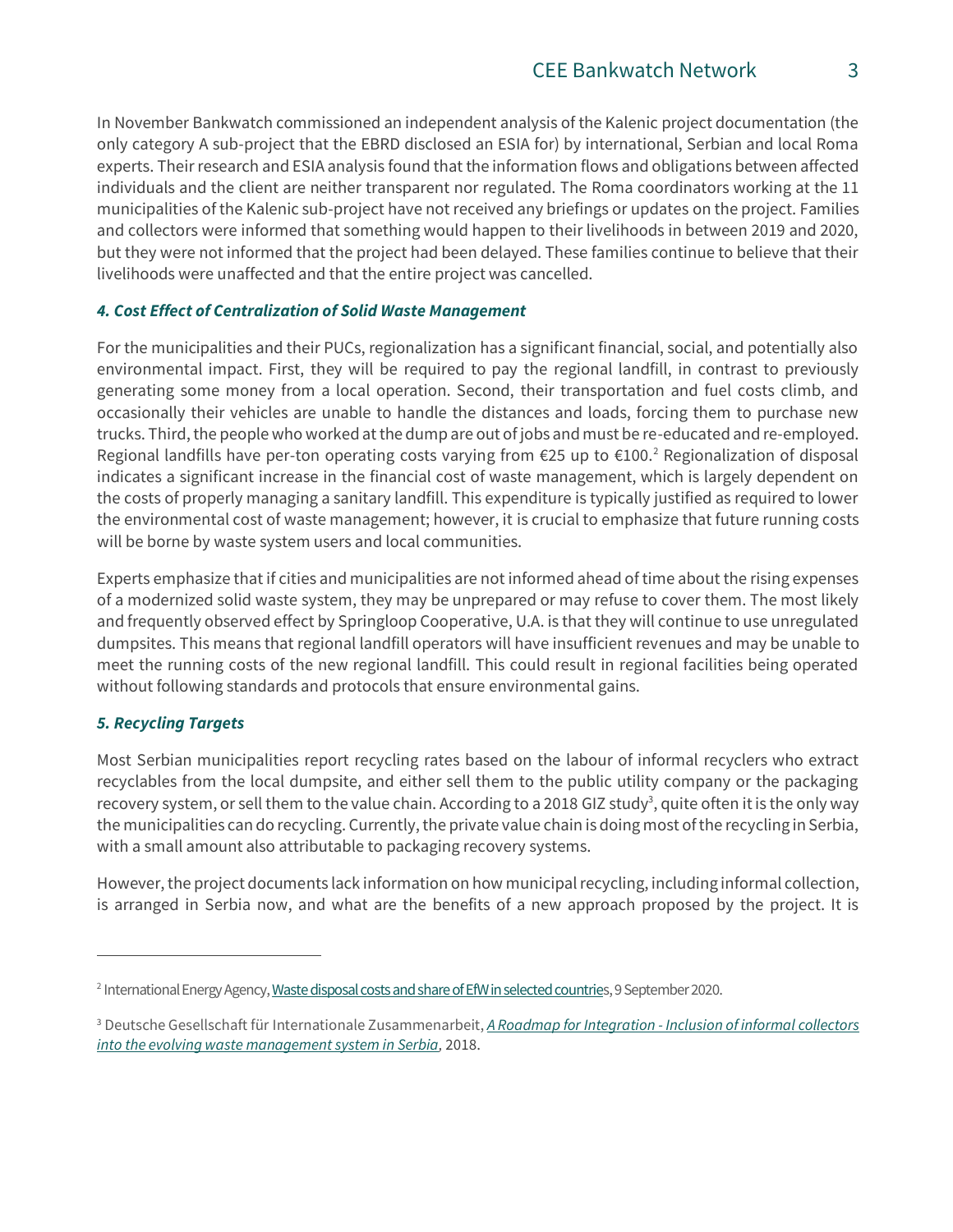therefore hard to assess the effectiveness of the proposed system in terms of achieving the recycling targets and its cost-effectiveness.

The proposed system plans to sort recyclables from the mixed waste in the MRF. It doesn't include the introduction of separate waste collection and excludes the informal collectors of recyclables. Without an advanced system of at-source waste segregation that can ensure high-quality recyclables, it is unlikely that the operational goals for resource recovery of either the Materials Recovery Facility (MRF) or the Mechanical-Biological Treatment Facility (MBT) will be achieved. At the same time, it appears that additional investments required to arrange waste segregation are not being considered.

There is also no information on how the closure of eleven dumpsites (in the case of the Kalenic project) may impact the recycling rate. Currently, the informal collectors extract recyclables from the dumpsites at a rate of about 20 per cent of waste, while after their closure they will not be able to do this. Moreover, the proposed approach may put at risk existing SMEs dealing with the recyclables from the informal sector.

Combined with the fact that provisions and indicators for the EU circular economy package and the inprogress ISO circular standard are missing from the sub-projects' PSDs, this scenario may jeopardize the goal of improving Serbia's recycling rates.

## *6. Closure of the Landfills*

The project documents completely overlook the closure of the municipal dumpsites. There is no information on whether they will be just closed, re-purposed or decommissioned and rehabilitated, what technology will be used, who the landowners will be and who will take responsibility for further treatment and maintenance. Nor is there any information about the sources of funding for the closure.

There are substantial environmental risks associated with the closure of the dumpsites, including potential fires, toxic leakage into surface and ground waters, etc. In case of a lack of proper control and monitoring, they still may be used to store hazardous waste which multiples the environmental risks. Moreover, closing the dumpsites might or might not mean that nearby informal settlements would need to be demolished.

Therefore, the project should include an environmental and social impact assessment for the dumpsite closures, and ensure a comprehensive action plan, including clear timeline, responsible parties and budgeting for every scenario of dealing with the "closed" dumpsites.

## *7. Underestimated Fire and Flooding Risks*

Kalenic is located at a former coal mine site that is part of the Kolubara coal basin. The Kolubara coal basin suffered serious flooding in 2014, which resulted in power supply disruption and shortages in Serbia, as well as environmental and social harm to nearby communities. Yet unfortunately, the Kalenic ESIA has a very minimal and inadequate assessment of the flood risks for the project.

Similarly, the Kalenic ESIA underestimates the risks of fires at the new regional landfill and lacks information in terms of the environmental, occupational and community health impacts of such incidents. Sub-standard management of the new facility and a failure to prevent fires will significantly undermine the anticipated positive climate impact of the project.

The project design must address these risks and ensure special measures to prevent and quickly extinguish any fires that do occur.